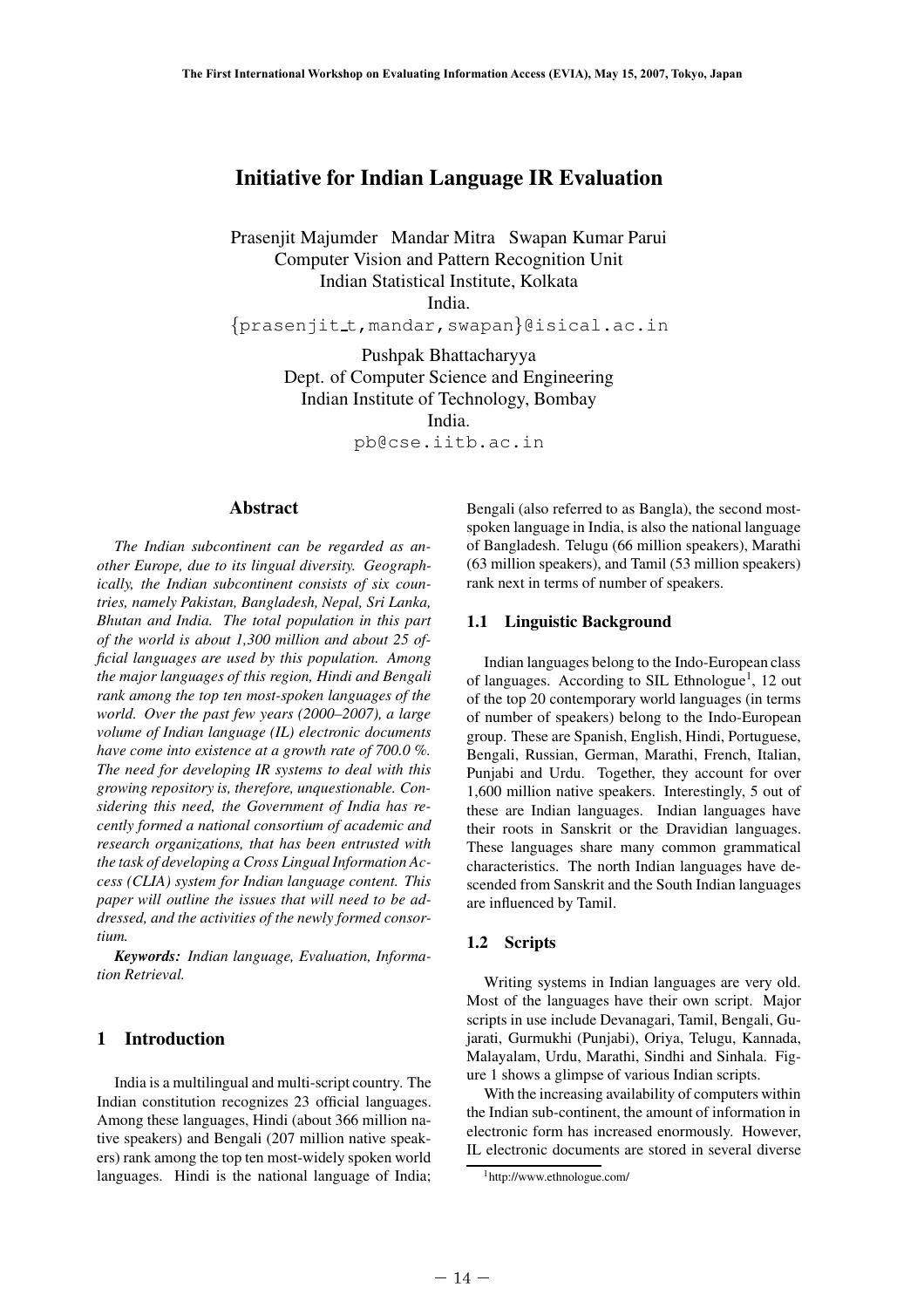| <b>Bengali</b>  | া র ল ব শ                      |
|-----------------|--------------------------------|
| <b>Assamese</b> | যৰলৱশ                          |
| Gujarati        | ય ૨ લ વ શ                      |
| Hindi           | य र ल व श                      |
| Kannada         | ಯರಲವರ                          |
| Malayalam       | $\omega$ @ e $\Omega$ $\omega$ |
| <b>Marathi</b>  | यरलवश                          |
| Oriya           | ପର ଲଞ୍ଗ                        |
| Punjabi         | <u>ਯਰਲਵਜ਼</u>                  |
| <b>Sanskrit</b> | यरलवश                          |
| <b>Tamil</b>    | யரலவதை                         |
| Telugu          | య రలవశ                         |

**Figure 1. Some major Indian Language scripts**

formats and encodings, including proprietary font or glyph-based encodings, the Indian Standard Code for Information Interchange (ISCII), and only recently, Unicode. Documents in ISCII and Unicode encoding can be handled easily, but the real challenge lies in taking care of documents that use proprietary font encodings.

## **2 ILIR Evaluation**

Indian Language Information Retrieval is a largely virgin area for IR and NLP researchers. While several groups in India and elsewhere are actively working in this area, it has not yet become a common practice to build basic resources that are made publicly available (or shared within the community). Thus, a pool of shared essential resources — like standard relevancejudged corpora, stemmers, named entity identifiers, multilingual dictionaries, part-of-speech taggers, etc. — is yet to be developed for these languages. More details about available resources can be found in [1]. Unicode. D<br>
ing can be h<br>
in taking car<br>
encodings.<br>
2 ILIR I<br>
Indian La<br>
virgin area for<br>
groups in Inc<br>
this area, it build basic r<br>
(or shared we shared essen<br>
judged corpo<br>
multilingual<br>
— is yet to l<br>
details about<br>

Among the major events focused on ILIR, the most prominent was the surprise language exercise (SLE) of the DARPA-sponsored TIDES (Translingual Information Detection, Extraction, and Summarization) program2, where many interesting experiments were carried out for the first time on Indian languages. In

this surprise language exercise, the participants started with zero language resources, and constructed workable systems. Although some evaluation resources were quickly developed during that phase, these are inadequate for the sort of detailed experimentation that has been done for resource-rich languages.

### **3 CLIA Consortium**

The Government of India has recently launched a two-year, "mission-mode" project on Cross-Lingual Information Access System development for Indian languages. This project is being executed by a consortium comprising ten research groups across the country. The final deliverable of the project at the end of two years will be a portal where a user will be able to give a query in one Indian language, and access documents available in the language of the query, as well as Hindi (if the query language is not Hindi) and English. In addition to displaying the original documents, the system will also show the search results to the user in the language of the query. The languages involved will be Bengali, Hindi, Marathi, Punjabi, Tamil and Telugu. Table 1 lists the ten participating organizations, along with the language that each is primarily responsible for.

| Organization                  | <b>Languages</b>        |
|-------------------------------|-------------------------|
| <b>AU-CEG Chennai</b>         | Tamil                   |
| AU-KBC Chennai                | Tamil                   |
| <b>CDAC Noida [CDACN]</b>     | Hindi, Punjabi          |
| CDAC Pune [CDACP]             | Bengali, Marathi, Tamil |
| <b>IIIT Hyderabad [IIITH]</b> | Hindi, Telugu           |
| <b>IIT Bombay [IITB]</b>      | Hindi, Marathi          |
| <b>IIT Kharagpur [IITKGP]</b> | Bengali                 |
| ISI Kolkata [ISI]             | Bengali                 |
| Jadavpur University [JU]      | Bengali                 |
| Utkal University [UU]         |                         |

#### **Table 1. Participating Organizations in the CLIA Consortium**

In addition to actual system development, the project also includes an evaluation component, to be co-ordinated by Indian Statistical Institute. The evaluation component will basically consist of running TREC-style monolingual and cross-lingual ad-hoc retrieval tasks, as well as a named entity identification task for all these languages. As a fallout, the following benchmark datasets are expected to be created during the course of the project:

- a) corpora containing 50,000 documents (or more) for each of Bengali, Hindi, Tamil, Telugu, Marathi, and Punjabi;
- b) 50 topics (test queries) and corresponding relevance judgments for each language;

<sup>2</sup>http://www.darpa.mil/ipto/programs/tides/